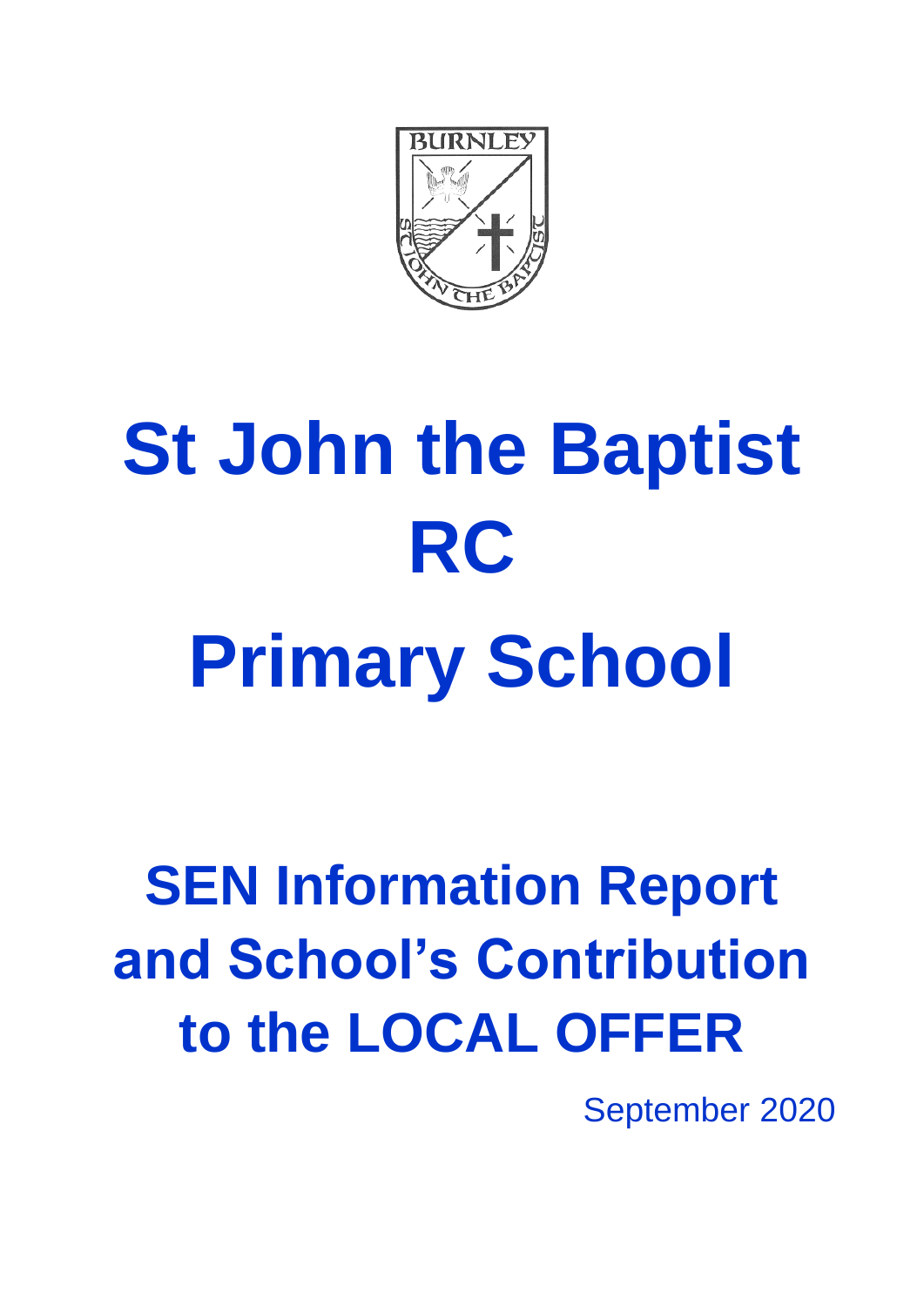## **St John the Baptist RC Primary School Primary School**

### Special Educational Needs Information Report and School's Local Offer

(In accordance with Children and Families Act (2014), Regulation 51, Part 3, section 69 - 3a)

*This Special Educational Needs Information Report (incorporating the School's Local Offer) should be read in conjunction with the school's Policy for Special Educational Needs and Disabilities (SEND) which is available on the website.*

#### **1. What kinds of special educational needs do we provide for?**

St John the Baptist RC Primary School is a mainstream primary school. We believe that every teacher is a teacher of every child or young person, including those with SEND. If children are not able to 'learn the way we teach' then we must 'teach the way they learn'. Good practice for pupils with special educational needs is good practice for all.

#### Definition of Special Educational Needs and Disabilities.

A child or young person has SEN if they have a learning difficulty or disability which calls for special educational provision to be made for him or her.

These needs can be categorised in four key areas that may create barriers to learning:

- Communication and interaction;
- Cognition and learning;
- Social, emotional and mental health difficulties;
- Sensory and/or physical needs.

A student has a learning difficulty or disability if he or she:

- Has a significantly greater difficulty in learning than the majority of students of the same age;
- Has a disability, which prevents or hinders the child from making use of facilities of a kind generally provided for others of the same age in mainstream schools.

#### **2. Who is the SENCo and how can parents contact them?**

The school's SENCo is Mrs C. Atkinson; she works in school part time but can always be contacted by email: **senco@stjohns.lancs.sch.uk**

Alternatively, an appointment to see Mrs Atkinson can be made via the school office by telephoning: **01282 438120**

Mrs Atkinson completed the National Award for SEN in 2016

#### **3. How do we identify a child with Special Educational Needs or Disabilities (SEND) and how do we assess their needs?**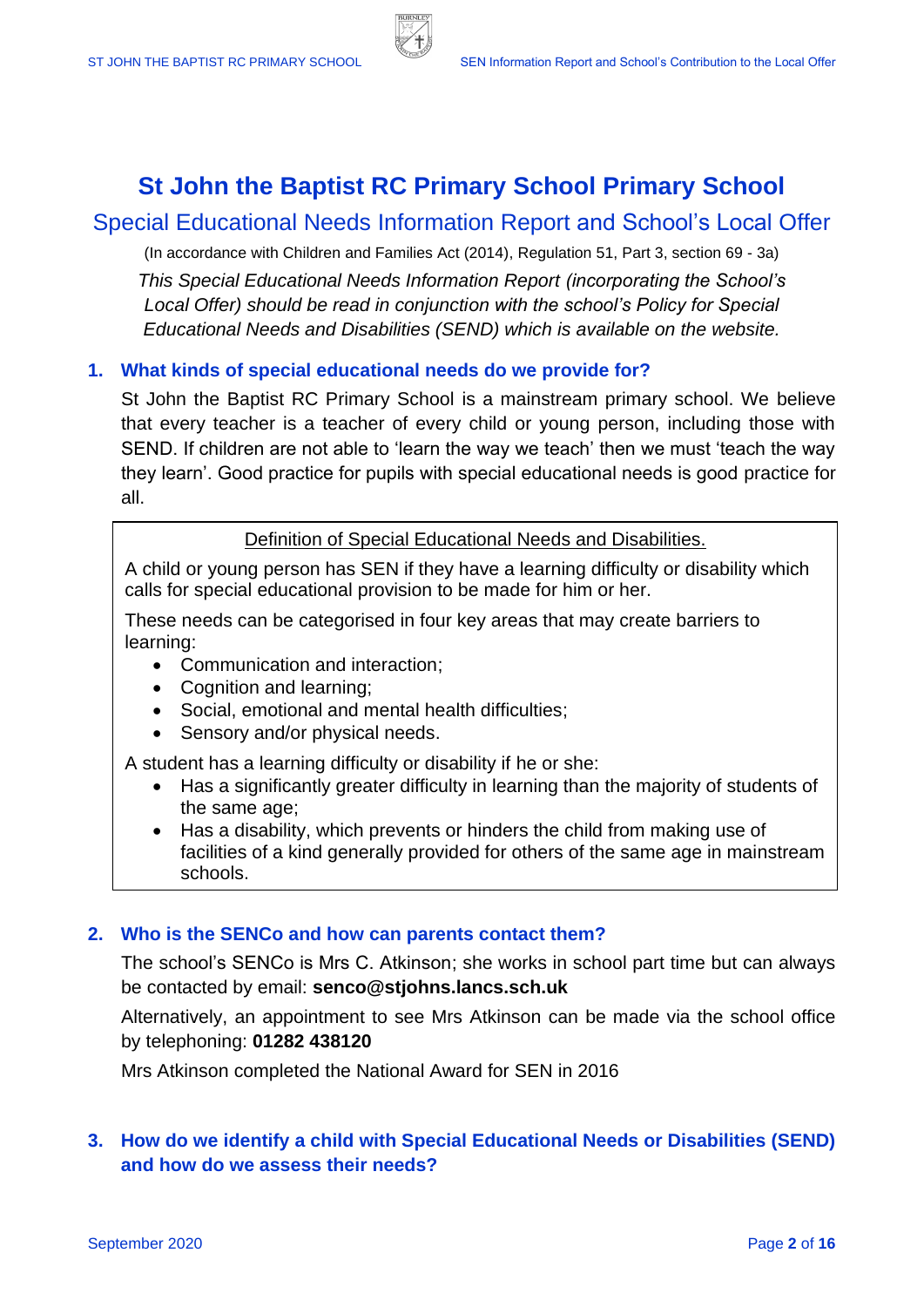

The identification of SEN is built into the overall approach to monitoring the progress and development of all pupils through the school's Policy on Teaching and Learning.

It is really important that the school identifies pupils who experience difficulties accessing learning and general school life opportunities early. This is achieved through continual use of classroom observations and assessments of all pupils. Progress is tracked on a termly basis and where appropriate, more frequently than this. The SENCo liaises closely with the Assessment Co-ordinator to analyse data and individually track pupils who are experiencing difficulties.

Class teachers discuss any concerns with the SENCo and Assessment Coordinator. If further action is deemed necessary, the parents are informed immediately.

In most cases, pupils are only identified as SEN *if they do not make adequate progress* once they have been given good quality personalised teaching, access to adaptations and intervention. Triggers for identification of a Special Educational Need could be:

- Little or no progress made when teaching approaches/learning styles are particularly targeted to improve the child's identified area of need;
- Working continues at levels significantly below those expected for a child of a similar age in certain areas of the Early Years Foundation Stage or in English and mathematics skills resulting in poor attainment in some curriculum areas;
- Communication or interaction difficulties which create barriers to learning and specific interventions are needed;
- Social, emotional or mental health problems which are not improved by the techniques normally employed in the nurturing environment of the school;
- Sensory or physical problems which create barriers to progress despite the provision of personal aids or specialist equipment.

Once identified, as having a special educational need or disability, a child will be added to the SEND record by the SENCo so that 'additional and different' provision can be made for them.

Factors which are NOT SEN but may affect a child's progress and attainment are taken into consideration and adaptations are made accordingly. These may include:

- A disability under the Equality Act 2010 all reasonable adjustments will be made in order that they can access the full curriculum.
- Attendance and Punctuality
- Health and Welfare
- English as an Additional Language (EAL)
- Being in receipt of Pupil Premium Grant
- Being a Looked After Child
- Being a child of Serviceman/woman

Persistent disruptive or withdrawn behaviour does not necessarily mean that a young person has SEN. Any concerns over a pupil's behaviour will be investigated on the premise that the behaviour is an underlying response to a need. This may be a learning difficulty or another factor, as noted above. School staff will endeavour to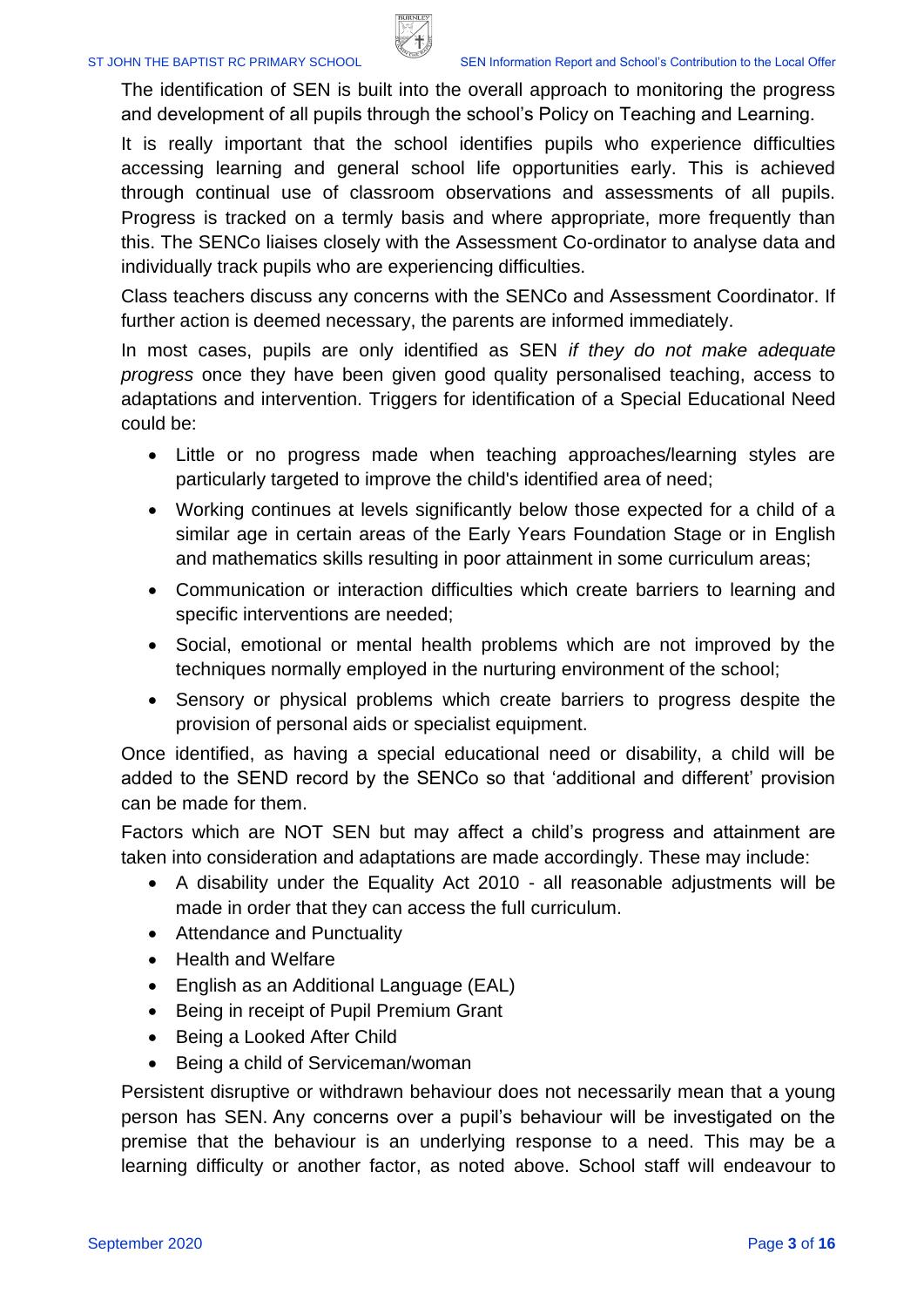

recognise and quickly identify the reasons for the behaviour and take all reasonable steps to address the root cause.

The school may, with parental permission, seek the advice of external agencies such as Acorn Psychology and Support Services or the Special Educational Needs and Disability Service (SENDS). Additionally, some children may receive support from our National Health Service colleagues e.g. Speech and Language Therapy, Occupational Therapy, Child & Adolescent Mental Health Services etc.

#### **4. How do we involve parents and consult with them about their child's education? How do we help parents of children with Special Educational Needs or Disabilities?**

The school's Policy for Special Educational Needs and Disability aims to develop partnerships with every parent and carer in the education of their child and to involve parents and pupils in the review process.

Parents and carers are valued and their contribution in terms of identification and support for pupils with SEN is fully recognised. Parents/carers with concerns about their child's learning should, in the first instance contact the class teacher. School operates an 'open door policy' so parents can contact school at any time and we will do our best to meet with you straight away, although sometimes some members of staff are out of school (on courses or at meetings etc). An appointment to speak with the Special Educational Needs Coordinator can also be made via the school office, as above, and Mrs Atkinson is always happy to talk about special educational needs!

To keep parents informed we have a comprehensive website with a SEND section. We also have newsletters which go out weekly, two parents' evenings a year and one annual report which enables parents to give written feedback.

There are annual open days for prospective and current parents and some special open days to showcase children's topic or project work. Parents are also invited to some of our celebration assemblies e.g. if their child is one of the presenters or if they are to be given a certificate. Parents will be informed / invited by text message. Each year we ask parents to complete a questionnaire; the theme of the questionnaire changes each year. Feedback is analysed and acted upon where appropriate.

In addition, for children who are on the Special Educational Needs record and have an Individual Education Plan (IEP), the IEPs are sent home when they are written (four times a year). Parents are invited to discuss the IEP with the class teacher. Sometimes children achieve their targets before the IEP is reviewed; if this happens, a new target is set and a note is sent home to inform parents of the new target.

Children with a high level of Special Educational Need who required an individualised curriculum, a Personalised Provision Plan (PPP) is written in conjunction with the parents, based on advice from specialists.

For children with long-term, complex needs, it may be appropriate to request a statutory assessment of their needs. This is a long and complicated process but school will guide parents through each step. We would also encourage parents to accept a referral to the Information, Advice and Support Team. Their service is free, impartial, and confidential. It can help parents to gather, understand and interpret information and apply it to their own situation. More information is available by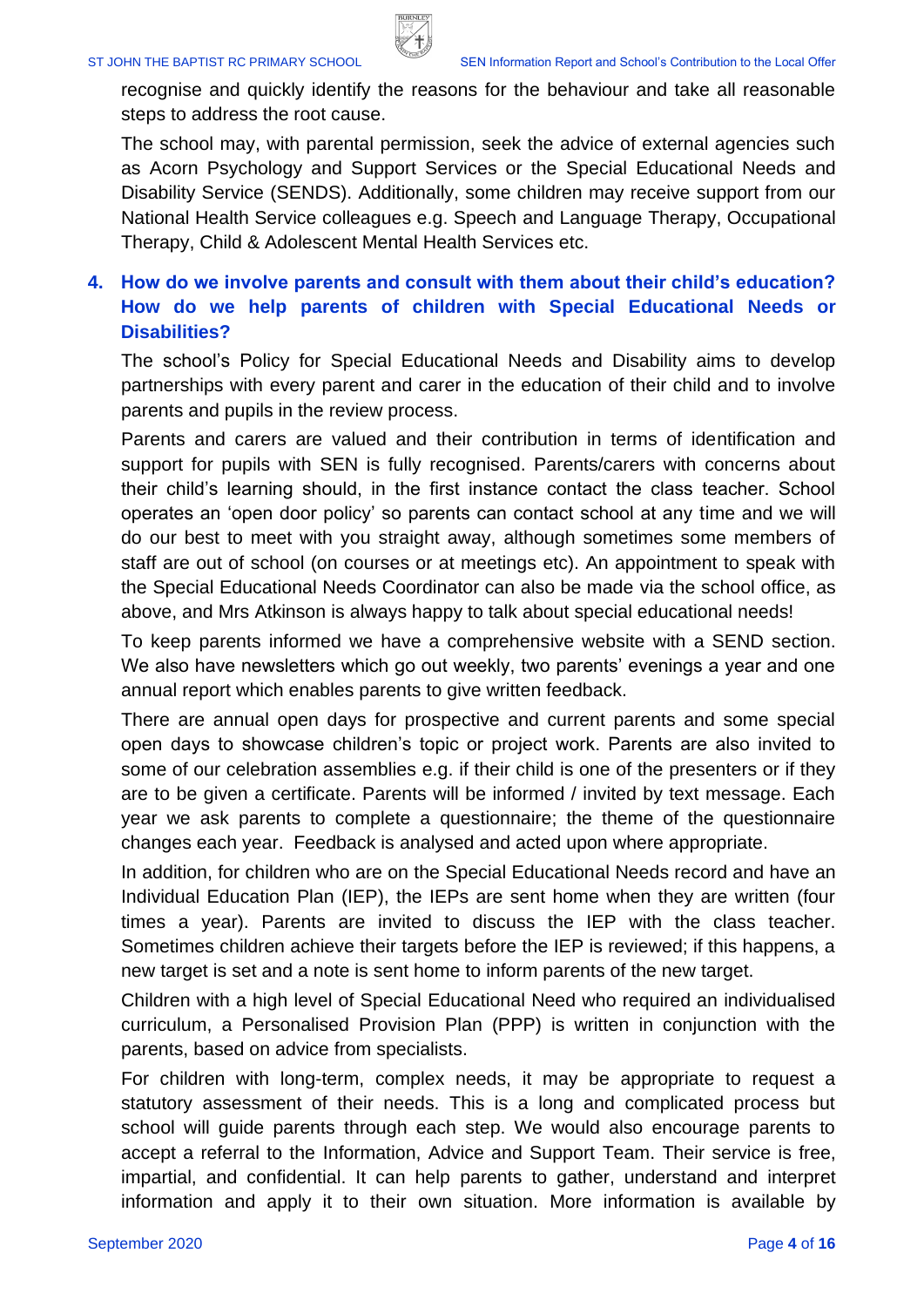

following the link to the IAS Team under the **"Help for Parents and Carers"** section of the Lancashire SEND website:

#### <http://www.lancashire.gov.uk/SEND>

Key school policies and other documents are available for all via the school's website and free copies of any policies are available at the school office upon request. These can be adapted e.g. enlarged print or in audio format if requested.

We do not currently have any multi-lingual staff in school but we do have several bilingual parents who may be able to assist other non-English speaking parents.

The school office manager, Headteacher and/or SENCo will help parents/carers to complete forms and paperwork when necessary and by signposting to agencies such or the school nurse. Information, advice and guidance for families of children with SEND is available via the SENCo and/or links on our website and parents/families who have additional needs are supported by members of the school staff. This may include reading documents, supporting with understanding of official paperwork (whether from within school or from other agencies) and possibly, in more complex cases, a referral to IAS Team, as above. The school family support worker will also support parents with online school applications if they do not have access to computer or Internet at home.

When children join the school, we make a Home – School Agreement to help parents to understand the parameters and expectations in school.

If parents wish to become even more closely involved with school life, we have two places for parents to sit on our governing body and elections for these positions take place on a 4-yearly cycle. We have a PTFA group which always welcomes new members. Parental surveys are also completed and actions taken in response to this.

#### **5. How do we involve and consult with the children about their education?**

We have a School Council which is made up of representatives from each class, voted for by their classmates. ALL children are eligible to serve on the School Council, regardless of special educational needs or disabilities and in recent years several such children have served the Council very well.

All junior children take part in the Pupil Attitude Questionnaire each year which produces a numerical summary of views of their own school lives as well as opinions of various school-related topics, such as behaviour. The data shows that the vast majority of children have a positive view of school. Areas for further development can also be identified and improvements planned to ensure all children enjoy their school life.

Additionally we have carry out Pupil Interviews to understand how they access the learning environment; these can be subject-specific. An SEN focused Pupil Interview is planned for the near future.

Children with SEND who have an Individual Education Plan (IEP) or Personalised Provision Plan are involved in discussions about their targets including how well they are progressing and what they need to do or need help with next. They do this whilst working 1:1 with a teacher or teaching assistant and we always blame the target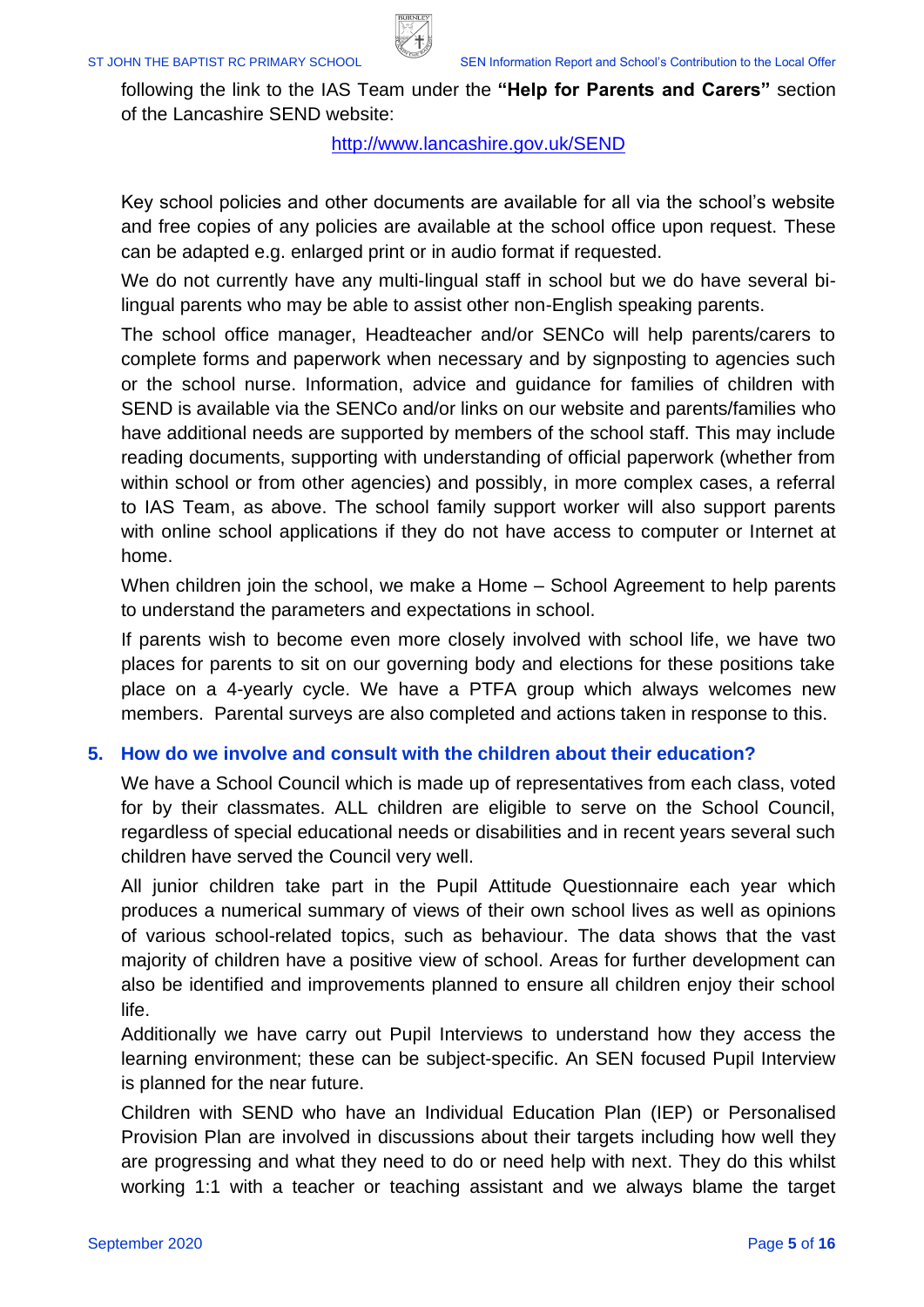

and/or the strategies, *not the child*, when a pupil is struggling to achieve a target and make adjustments accordingly.

#### **6. How do we assess and review the progress that children make and how do we involve them and their parents?**

Assessment for all children is a continual process and takes many forms, as laid out in the school's Policy on Teaching and Learning. For many children with SEND, the teacher's assessment of need is sufficient to decide what is needed on a 1:1 basis through an IEP.

It is the responsibility of the Headteacher, through the class teachers, to monitor the support and provision for pupils with SEN in their care. This work is co-ordinated by the school's SENCo. Throughout the school, children's progress in Maths and English is formally assessed by teachers every term. All of this information is monitored and evaluated to ensure that provision for all children is matched to their needs.

The SENCo, usually starting with targeted classroom observations, can also carry out specific additional assessments for children with potential or identified SEND.

All IEPs have SMART (Specific, Measurable, Achievable, Realistic, Timed) targets, which are monitored weekly (on a 'can they do it?' basis) by the teaching assistant, backed up by the class teacher. The child is also encouraged to self-evaluate against their targets on a weekly basis with the teaching assistant and/or teacher. New targets are set as soon as each target is met. IEPs are formally reviewed and evaluated 4 times per year by the class teacher and/or SENCo, informed by the weekly monitoring; this may involve the repetition of a specialist assessment, as above. A copy of a child's IEP is sent home, along with a copy of the previous, evaluated IEP and parents are invited to discuss this with the class teacher, contributing to the evaluation / target setting if they wish. This is so that they can support their child in achieving their targets through activities in the home. Children with IEP targets are rewarded for their achievements with a certificate. A similar process is followed for children with Personalised Provision Plans (PPPs).

For children with an Education, Health and Care Plan, an annual review (6 monthly for under 5s) will be carried out by the school in conjunction with the Local Authority. Parents and external agencies are strongly encouraged to attend. Reviews in year 5 are used to begin to establish the parent's choice of high school in order to assess the arrangements prior to the transfer. Depending on when the annual cycle of reviews falls, an additional review may be necessary in late summer term of year 5 or early autumn term of year 6 will confirm parents' choice of high school and a further transition review, when a high school place has been allocated, will be convened and the high school SENCo invited.

#### **7. How do we support our pupils with SEND as they move on to high school or move to another school?**

To support all the year 6 children with their transition to high school, a member of staff from each of the receiving secondary schools visits them and meets with their class teacher. All children are invited to attend open days at their new school in the summer term.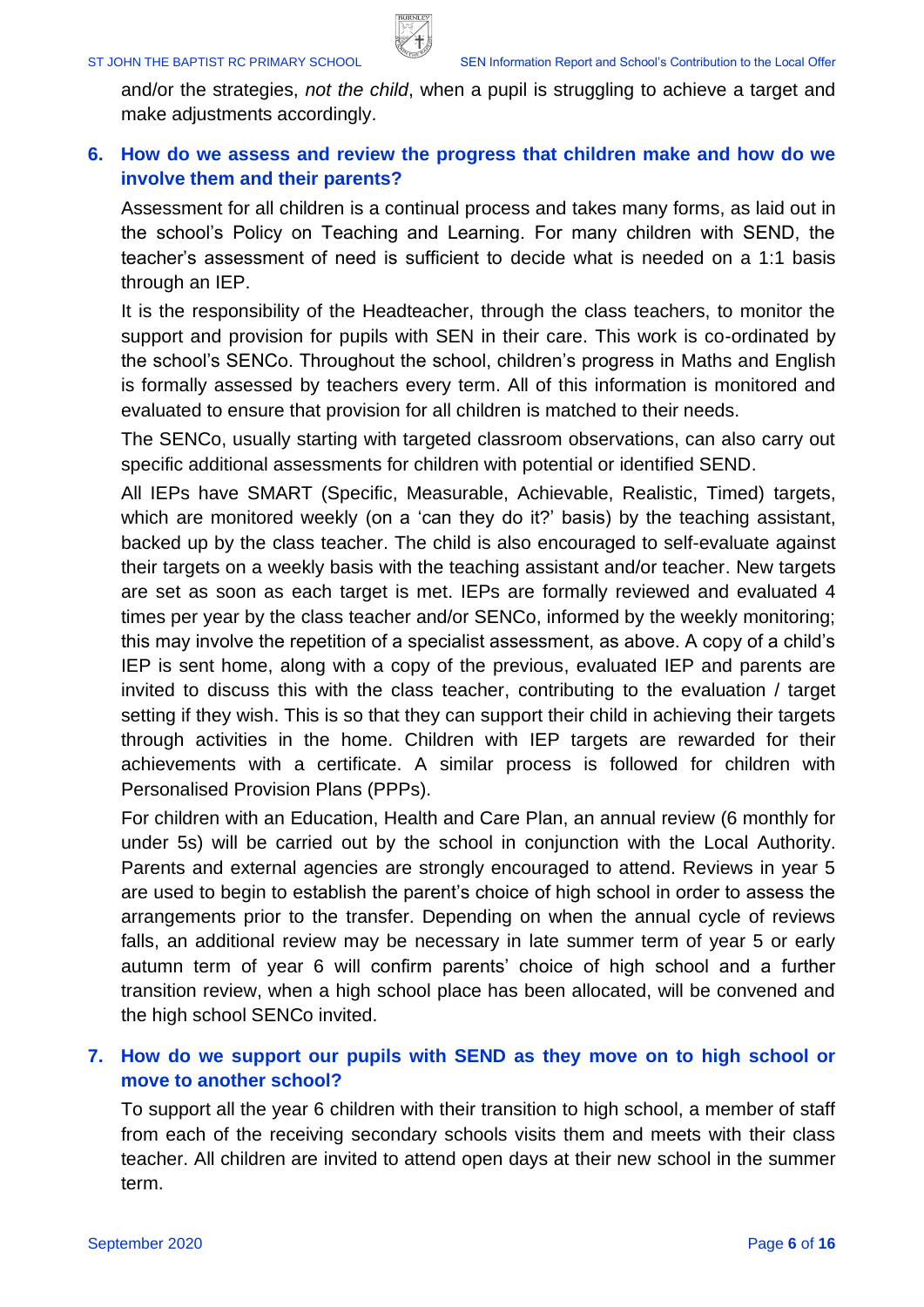

Additional visits to their new school will be arranged for pupils with SEND, supported by school staff if necessary. These usually take place in the summer term; the number of additional visits will depend on the needs of the child. The SENCOs of the two schools will make sure all relevant inclusion information is transferred to ensure a smooth transition. This may be at a meeting and parents may be invited if requested. For children with a statement or Education, Health and Care Plan, a more formal Transition Meeting involving all parties may be arranged to plan the transition process.

Where children with SEND move to another primary school, the SENCo will contact the SENCo of the receiving school to ensure all relevant information is shared. Parents planning such a move of their child, especially if their needs are more complex, are encouraged to give as much notice as possible to school so that all necessary arrangements can be put in place prior to the move.

#### **8. What is our approach to teaching pupils with SEND?**

In accordance with the SEND Code of Practice, 2015, school does everything it can to meet children and young people's SEN. Pupils have access to additional provision on an evidenced-needs basis and we will endeavour to ensure all pupils' needs are fully met. This is embedded within the Graduated Approach section of the school's Policy for SEND which aims to provide full access to the National Curriculum and to encourage success and participation for all pupils, whatever their level of ability.

The key principles of this approach are:

- All class teachers are responsible and accountable for the progress and development of the pupils in their class, including where pupils access support from teaching assistants or specialist staff. All children are included in all lessons through an ethos of Quality First Teaching which is adapted to respond to their strengths and needs, as set out in the Teachers' Standards (2012);
- High quality teaching, differentiated for individual pupils, is the first step in responding to pupils who have or may have SEN. However, despite this, some children need additional help to make progress in their learning;
- Additional intervention and support cannot compensate for a lack of good quality teaching;
- Pupils are only identified as SEN if they do not make adequate progress once they have been given good quality personalised teaching, access to adaptations and intervention;
- Pupils who join school (either from an Early Years setting or another Primary School) with an already identified SEND will be catered for in the same way as those identified by this school;
- When planning work for children with Special Educational Needs and Disabilities, teachers give due regard to information and targets contained in the children's Personalised Provision Plans (PPPs), Individual Education Plans (IEPs) and or Pupil Profile. Additionally, teachers modify teaching and learning as appropriate for children with disabilities.

For all children with Special Educational Needs, the class teacher, SENCo and Teaching Assistants will liaise closely and make special arrangements in the class.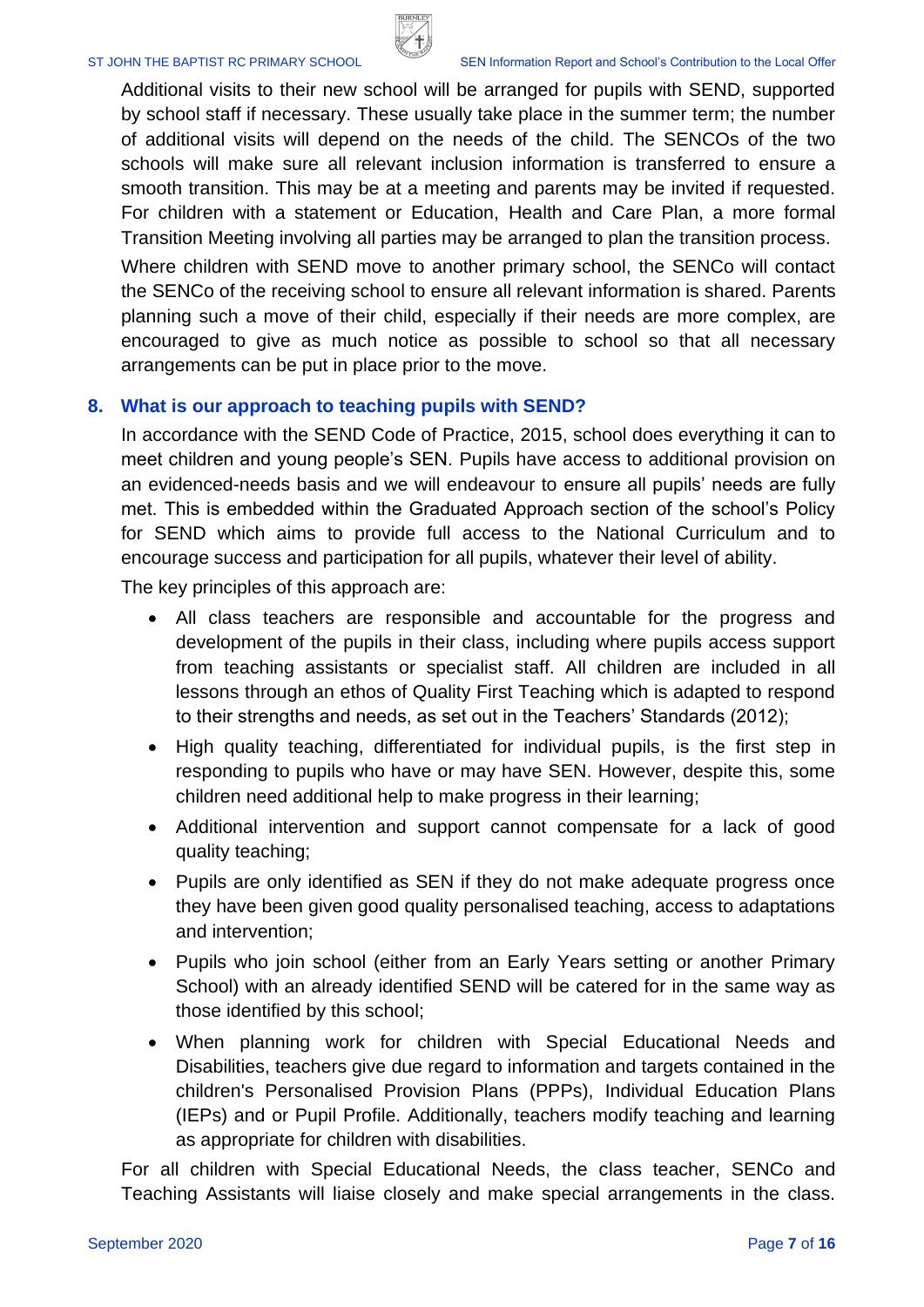

This may involve grouping, a special programme of work, modified tasks, different seating arrangements or extra adult attention.

For children who have support from external agencies, provision involves the expertise of the relevant external professionals. Any advice (written or verbal) will be included in the pupil's Personalised Provision Plan or IEP. There may be some direct input and advice from a specialist teacher from within the LA (Special Educational Needs and Disability Service, SENDS) or from other agencies such as Acorn Psychology and Support Services, the LA Educational Psychology Service, Speech and Language Therapy etc.

Where a child has an Education, Health and Care Plan, the provision and approach to teaching this child is laid out in their Plan and delivered via a Personalised Provision Plan.

There are currently 13 teaching assistants (TAs) working across the 8 classes in school. Although some are part-time, this enables almost full-time TA support in every class with some additional support to be deployed where and when the need arises including in-class support, the one-to-one delivery of Individual Education Plans (IEPs) and small group interventions.

#### **9. How do we adapt the curriculum and learning environment for children with SEND?**

The school will provide a range of adaptive equipment from its own budget. There is a variety of different height tables and chairs throughout the school. Where required, cushions / supports will be provided, with specialist furniture and/or access equipment purchased, depending on the needs of the individual child. For more complex and expensive items, an Access and/or ICT Assessment will be requested and then the school will apply to the Local Authority for funding to purchase the recommended equipment. Parental consent is required for this.

We endeavour to teach in a multi-sensory manner to appeal to all types of learners. Some children's needs can be met through differentiated work, classroom adaptations and/or targeted support in class. Examples may include: Focus Group with Class Teacher or TA, classroom positioning, organisations aids (task ladder, visual timetables etc), large print documents, coloured dry-wipe boards, coloured backgrounds to interactive whiteboards, specially adapted work books, coloured overlays and/or paper, pencil grip aid and many more. We already have a very good bank of resources to assist children with additional needs and are constantly evaluating and updating this to meet the needs of the children we have in school.

Other children may access targeted and time-limited small group interventions (usually in withdrawal for limited periods) e.g. Fine and/or Gross Motor Skills, Social Skills or bespoke small group interventions. A very small minority of children will require a fully bespoke curriculum. This will depend on the needs of the child but could include having learning 'chunked' into bite-sized pieces where the range or depth of learning is adjusted to suit the child and delivered through a Personalised Provision Plan (PPP).

We have a range of ICT programmes for pupils with SEN (e.g. IDL Cloud). Every child has access to computers in the IT suite with headphones, there are interactive whiteboards in all classrooms and a full-class set of iPads are available for use throughout school.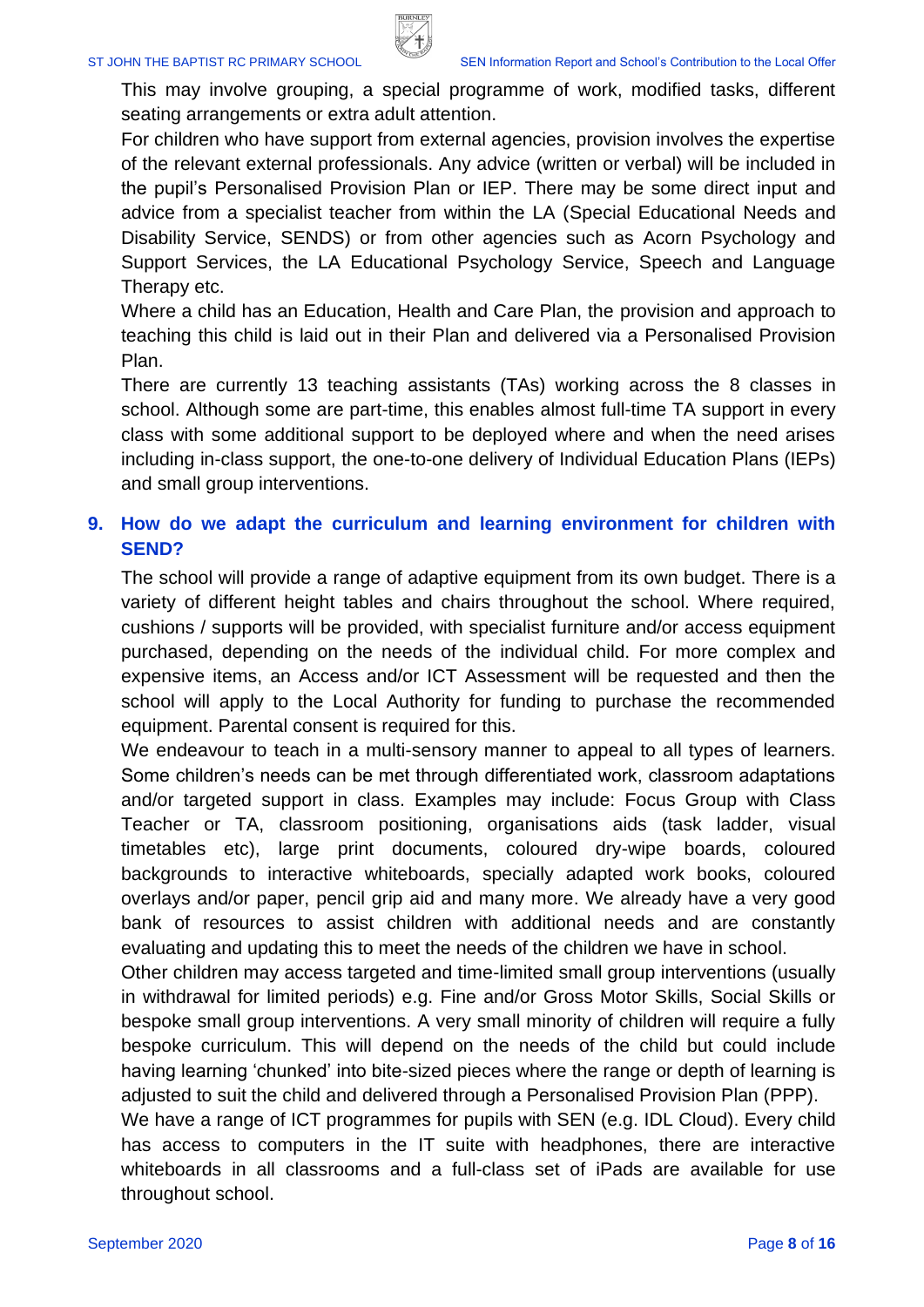

Access arrangements for National Curriculum tests are in line with DfE guidelines which are issued each year. i.e. When children meet the prescribed criteria for extra time, rest breaks, a reader (for maths), a scribe, enlarged print or 'live voice' for mental maths tests etc.

#### **10. What else do we do to make the school safe and accessible?**

The school has its own gated car park. Under normal circumstances, this is for use by staff and visitors only but it does have a disabled parking bay which is made available to parents if their vehicle carries a blue badge. Access from the car park to the entrance lobby is via tarmac pathway. The entire school is on one level and is fully wheelchair accessible. In addition to the normal children's toilet facilities, there is one disabled toilet although changing facilities are restricted. Most doors in the school have been adapted to allow for easier access for wheelchair bound pupils although all are accessible.

School staff are on duty on the school playground from 8:30am. All infant children are supervised as they leave school to ensure safe handover. For children with SEND, specific collection/handover arrangements may be made (e.g. wheelchair users or if there is a risk of a child running away).

There is sufficient Teaching Assistant cover within the school to enable extra support at playtimes and lunch times if necessary to support children with Special Educational Needs and Disabilities. Teaching Assistants are also employed to help with the handover process at the start and end of the day.

#### **11. How are staff trained and kept up to date? If we need more expert help and advice, what do we do?**

The SENCo attends termly cluster meetings and passes updates on SEND to other staff, as appropriate. Many of our current Teaching Assistants and some teachers have been trained in to support children with a range of Special Educational Needs, in areas such as:

- Precision Teaching Methods
- Memory Difficulties
- Behaviour Management
- Autism
- Speech & Language Programmes (ELKLAN, Primary Strategies)
- Dyslexia
- Subject specific support programmes

Specific training is made available to staff to support the needs of a particular child(ren) if the expertise is not already in school. This may take the form of external course or, where appropriate, from the relevant outside specialist coming in to school. We recognise that to effectively support, we need to have the skills and knowledge to understand the needs and issues that individual children face. Therefore, Continuing Professional Development (CPD) is offered to all staff. A record of CPD is kept in the office and the need for training is reviewed by the senior leadership team each year through the Performance Management systems for teacher and teaching assistants.

Initially, school will endeavour to meet the needs of children with SEND from within its existing resources. However, if following several weeks of additional support, the child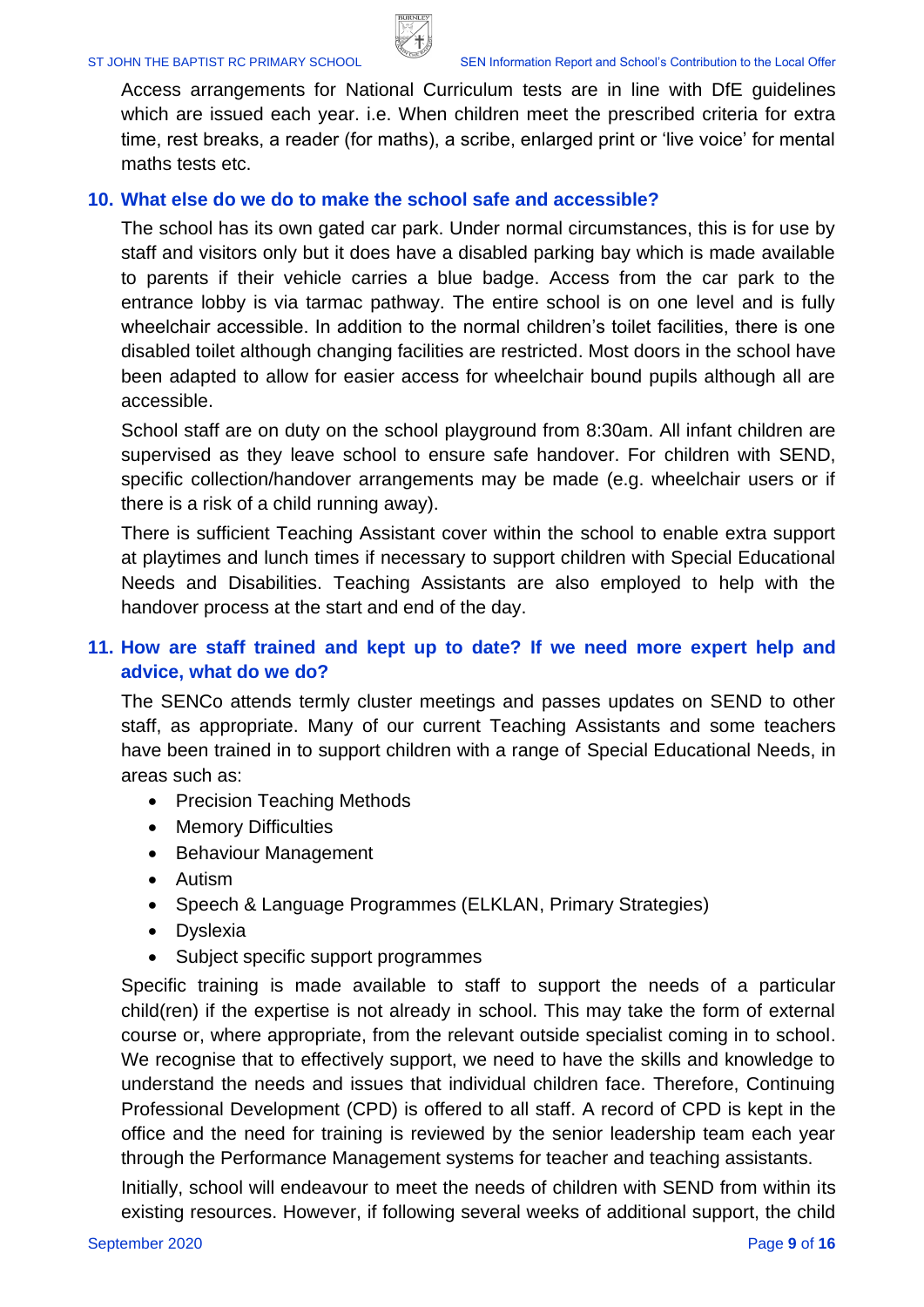

continues to experience difficulties, the school may, with parental permission, seek the advice of private external agencies such as Acorn Psychology and Support Services; Local Authority services such as the Special Educational Needs and Disability Service (SENDS) or similar. Again, with parental permission, some children may be referred for support from our National Health Service colleagues e.g. Speech Therapy, Occupational Therapy, Child & Adolescent Mental Health Services etc. Any plans shared with the school by these agencies are carried out by staff within school in liaison with the appropriate agency.

Occasionally, even with the support of external agencies, we may identify that we are unable to fully meet the needs of a pupil through our own provision arrangements. In these circumstances, an assessment of the unmet needs would be carried out through the CAF process which would involve parents, pupils and all agencies involved in the pupil's care. More information on this can be found on the Lancashire County Council website:

<http://www.lancashirechildrenstrust.org.uk/resources/?siteid=6274&pageid=45139>

#### **12. How do we know if what we provide for the children is effective?**

All SEND children have either: an Education, Health and Care Plan (EHCP); an SEN Support Plan or, in most cases, a Pupil Profile. High needs children may have a Personalised Provision Plan (PPP); most other children with SEND will have an Individual Education Plan (IEP). All of these are reviewed regularly, as laid out above.

The SENCo reports annually on the efficient and effective use of resources for pupils identified as having SEND. The monitoring and evaluation of progress of pupils with SEND is detailed in the Graduated Approach section of the Policy for SEND. For pupils with an Education, Health and Care Plan, annual reviews (6 monthly for under 5s) are carried out in accordance with the appropriate legislation and the SEND Code of Practice;

The SENCo collects and analyses tracking data for all pupils on the SEND register and uses this, in conjunction with information gathered from other sources (SEND learning walks, professional dialogue, discussions with pupils and parents etc) to make a judgement on effectiveness. Children with SEND are expected to make at least the same progress as their peers because of the additional provision they receive. If this is the case, provision is judged to be effective. The SENCo meets with the SEN Governor once per term and they jointly produce a report on the quality and effectiveness of SEND provision.

Any additional provision for all children (whether or not they have SEND) is carefully recorded ('mapped') by the Senior Leadership Team and/or SENCo. The cost of all such provision is calculated based the pro-rata cost of the allocated time for the member of staff delivering the provision (for internally sourced provision) or on actual billed costs (for external providers or specialist resources purchased). Concurrently, the progress of all children who are receiving additional provision is carefully tracked. This information is then scrutinised by the Senior Leadership Team and/or SENCo to ensure that the effectiveness and efficiency of provision is maximised.

#### **13. How are children with SEND enabled to take part in all the activities available in school?**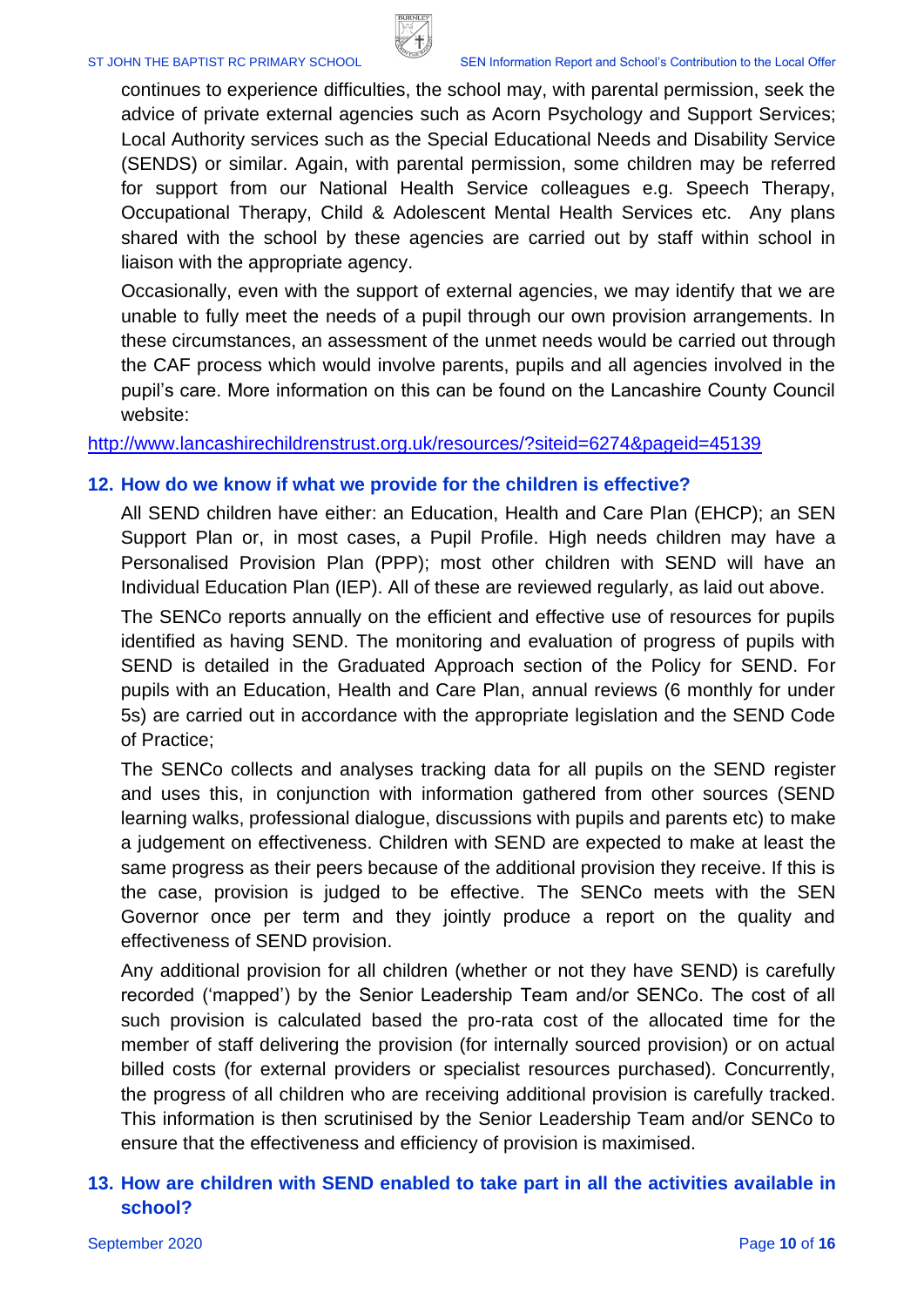

#### ST JOHN THE BAPTIST RC PRIMARY SCHOOL SEN Information Report and School's Contribution to the Local Offer

Children with Special Educational Needs and Disabilities are welcomed and actively encourage to go on all trips (including residential trips) and to attend all clubs. Where appropriate, parents will be consulted from the planning stage and all reasonable adaptations and adjustments made to ensure that children with SEND can safely access and enjoy the social and skills development that such activities bring. The adaptations will usually be the result of the risk assessment and may include additional staffing (1:1 support if necessary), extra time allowances, amendments to the activity (e.g. through use of different equipment) etc.

All activities within and outside school are covered by a risk assessment. These are carried out by the Premises Manager (Headteacher) and/or the Lancashire County Council. Additional risk assessments are carried out for specific children with advice from appropriate agencies, depending on their needs. For example, for a child with a physical difficulty (PD) or Health Care need, this may include advice and/or an environmental audit from Occupational Therapy, Physiotherapy, School Nurse or a specialist teacher for children with PD. Risk assessments for school trips are also monitored by the Governing Body and Lancashire County Council.

Before and after school care is available to all children at St John the Baptist RC Primary School from 8:00 am until school opens and from 3:00 pm until 5.30 pm during term time. This is run directly by school and operates under school's Special Educational Needs Policy. The morning club costs £2.00 per day including breakfast and the afternoon club costs £8.50 per day including a snack.. The Club is mainly staffed by existing TAs who know the children well and are suitable qualified to support them.

There is a huge range of after school (and some lunch-time) clubs at St John the Baptist RC Primary School throughout the year, varying on a Termly basis. We are able to heavily subsidise these to encourage participation.

The following list is a selection of what has been available to all children, including those with Special Educational Needs and Disabilities, over the last year:

| <b>Artist Club</b>  | <b>Board Games Club</b>                    |
|---------------------|--------------------------------------------|
| Tag Rugby           | Cricket                                    |
| Dance               | Dodgeball                                  |
| Eco-Club            | <b>Fitness</b>                             |
| Football            | Gymnastics                                 |
| Handball            | <b>Netball</b>                             |
| Cookery             | Multi-skills                               |
| <b>School Choir</b> | Musical Tuition: Guitar, Violin, Woodwind, |

#### **14. How do we support children with medical difficulties or emotional and social difficulties? How do we deal with bullying and make sure children with SEND can tell us if they are having a problem?**

#### **Medical**

The school has a variety of policies which cover health and wellbeing issues e.g. Medicines in School Policy, Accident / Incident Report Procedures Policy etc. The school's Single Equality Policy is available for free on the website and via the school office on request.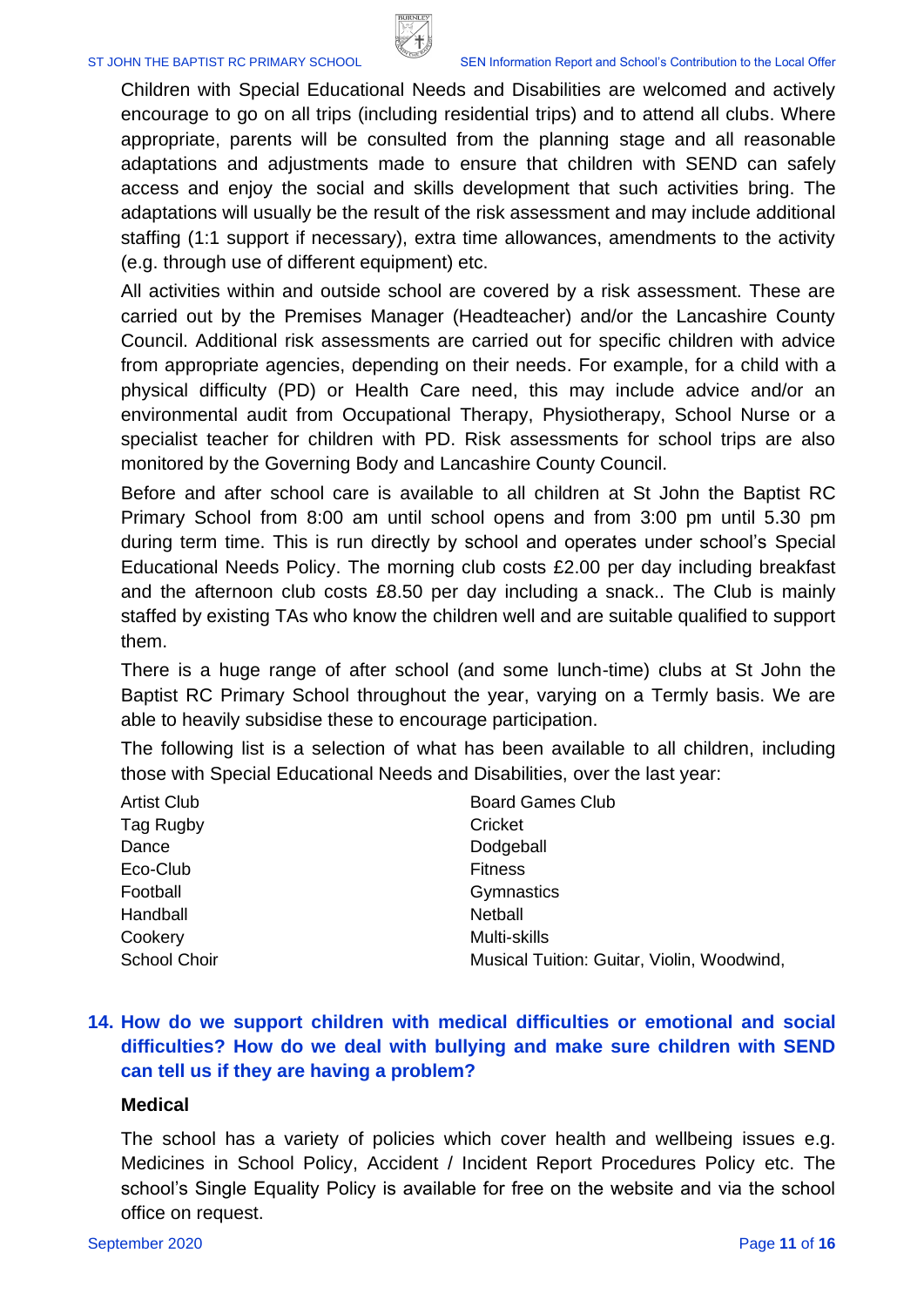

Some medication, such as asthma inhalers are kept in the teacher's cupboard in the appropriate classroom. All other medication is kept in a locked cupboard in the office or in the staff-room fridge if necessary. All medicine is recorded in a medicine book along with details of dosage and frequency; parents sign to grant authorisation to the school to administer to their child. Full records are kept in accordance with the appropriate policy.

For individual children with specific needs, Care Plans are written at a meeting between a member of the school's staff, the child's parents, the child (when appropriate) and the School Nurse. Any new adults coming into school go through a short induction in accordance with the school's Induction Policy to ensure they are made aware of any particular needs. Additionally, there is a photo-card for children with medical needs in the front of each class register; this gives a brief outline of their difficulty and signposts the reader to more detailed information which is held securely in the office.

At least 3 of staff within school have had Paediatric First Aid training which is updated on a 3 yearly cycle. Additionally, staff receive training to deal with specific difficulties, when the need arises e.g. how to deal with a diabetic child or the use of Epi-Pens. Where a child's health care needs may impact on their ability to access an educational trip or activity, additional advice is sought from parents and/or health care professionals, as appropriate. School deals with medical issues through a graduated response. Minor issues are dealt with by trained school staff but we would always err on the side of caution if it was felt that an illness, injury or medical attack was more serious and contact the emergency services. School will always try to contact parents/carers in these instances so it is really important that the office has up to date contact details including home and mobile telephone numbers.

#### **Emotional and Social**

St John the Baptist RC Primary aims to provide a safe, nurturing environment in which all pupils achieve their full potential and have the skills and confidence to meet the challenges of the future. To support pupils and their families, the school liaises with all relevant specialist agencies such as the family and medical centres, CAMHS, paediatricians, speech and language therapists, occupational therapists, school nurse etc. Although none of these is based in school, some do come into school to carry out assessments and therapy, with parental permission.

In some cases, school or one of the other agencies may complete a CAF (Common Assessment Framework) form with parents. This is an assessment and planning tool which is used to gather information about children and families in one place to help the family to decide what type of support is needed. It may be used to address an unmet educational need (as above) or an emotional or social need. More information for families about the CAF process is available here:

<http://www.lancashirechildrenstrust.org.uk/resources/?siteid=6274&pageid=45139>

Sometimes, a Team Around the Family (TAF) meeting is called to continue the system of support for the family. These are usually held in school and parents will always be involved

#### **Bullying and Child Protection**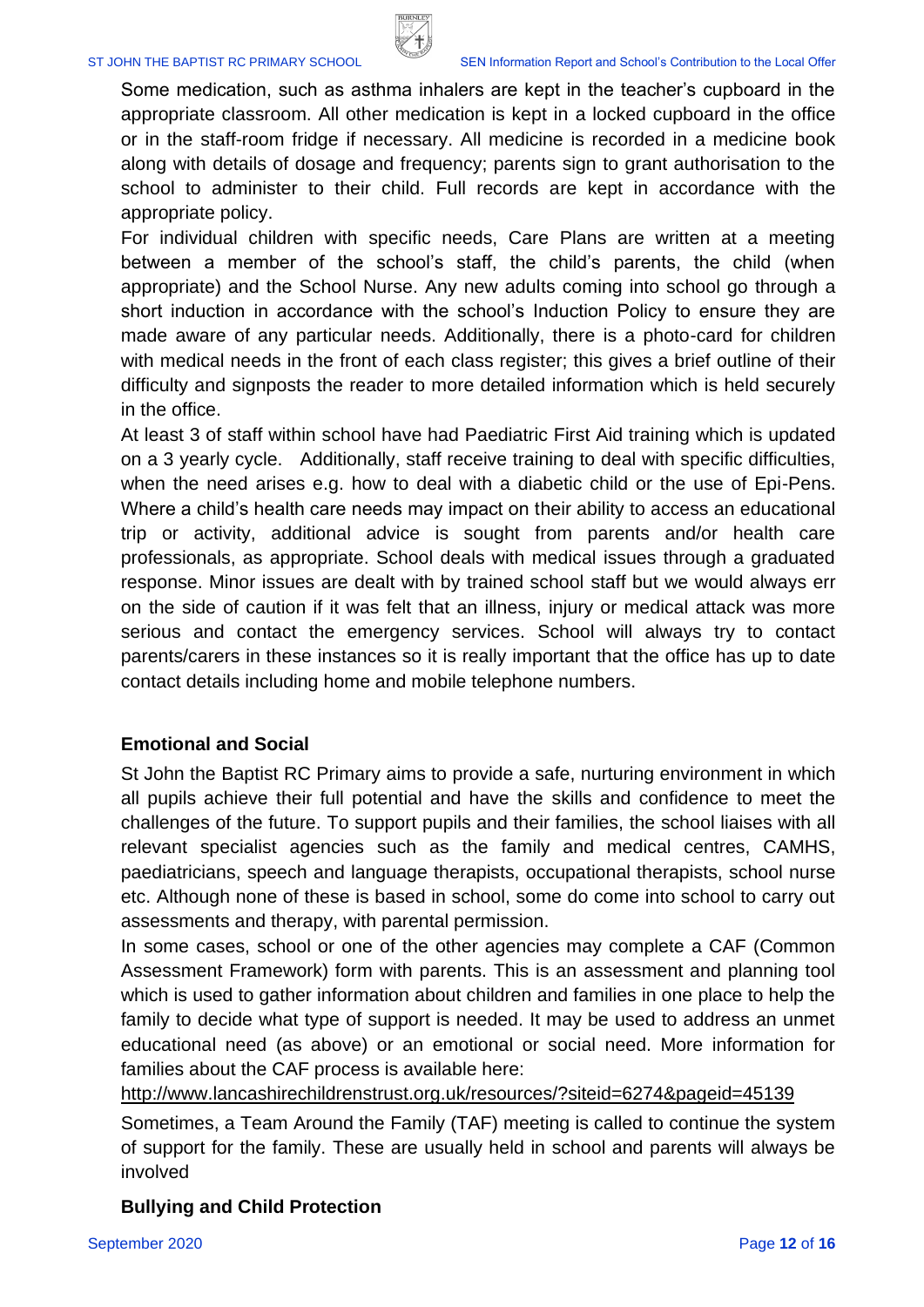

All children are taught about bullying, friendships and staying safe through a combination of age-appropriate PSHE (Personal, Social, Health Education) lessons and daily whole-school assemblies. Anti-bullying day is observed and we have play leaders and buddies on the playground. Children with specific difficulties may be teamed up with a buddy or buddies to ensure their inclusion, safety and well-being on the playground. Additionally, all staff (including welfare) are made aware of vulnerable children and, if appropriate, a key worker may be allocated to a specific child.

E-Safety is taught in an age appropriate manner throughout the school, recognising the potential dangers and issues on the Internet. Pupils' views on safety, bullying and attitudes to risk are sought through the annual Pupil Attitude Questionnaire (See qu. 5)

Any bullying incident is dealt with in accordance with the school's anti-bullying policy, which is available on the website and from the office on request.

In accordance with legislation, the school has a Designated Senior Person (DSP) and a deputy DSP to deal with issues related to Child Protection and Safeguarding. All staff receive regular Child Protection awareness training. The DSP, deputy DSP and the SENCo have recently been retrained in the use of the new Common Assessment Framework (CAF). All staff are trained to Level 1 (Awareness).

#### **15. What arrangements do we make for supporting children with SEND who are in the care of the Local Authority?**

School has a nominated member of staff for Children Looked After. This is the Headteacher. They liaise with the SENCo to contribute to the child's Personal Education Plan (PEP). Where a Child Looked After has an EHCP, whenever practicable, the PEP is reviewed along with the EHCP.

#### **16. What should I do if I have a concern or complaint about the provision for my child?**

In order to deal with you concern or complaint in the quickest and more straightforward way, we ask that you take a graduated approach:

- a) Firstly, contact their class teacher via the school office;
- b) Secondly, if you have concerns which cannot be addressed by the class teacher, then please contact the Headteacher via the school office and/or SENCo (contact details in qu. 2);
- c) Finally, reference should be made to the school's Complaints Policy should further action be deemed necessary. We aim to deal with any complaints at the earliest opportunity but within 20 days at the latest (In accordance with the Complaints Policy).

#### **17. Where can I find information about the Authority's Local Offer?**

#### **[www.lancashire.gov.uk/SEND](http://www.lancashire.gov.uk/SEND)**

This website also contains a vast amount of information on SEND related matters including an extensive list of support agencies which may be useful to parents and carers.

If you do not have access to the Internet, please ask for assistance at the school office.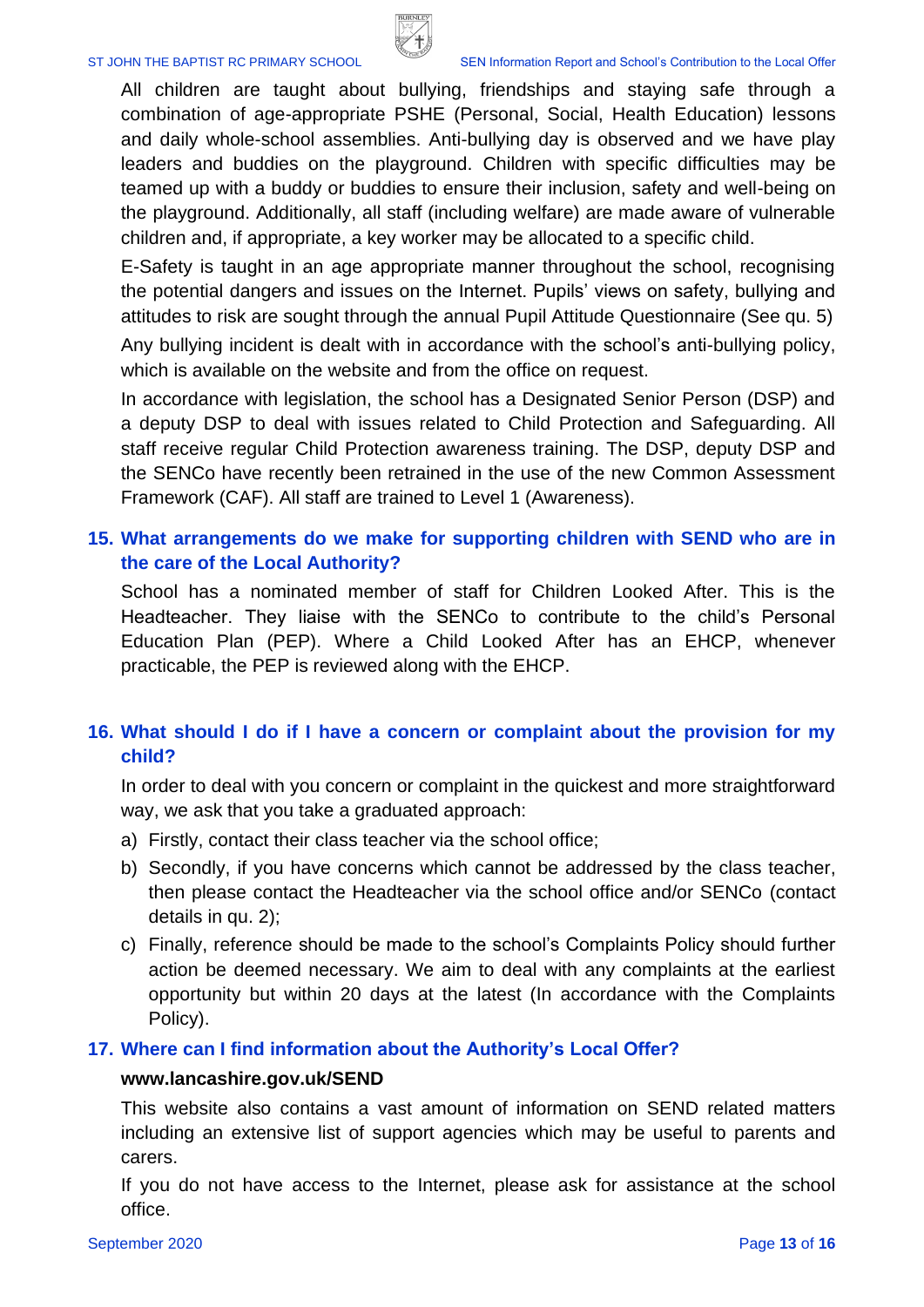

Next Review: September 2021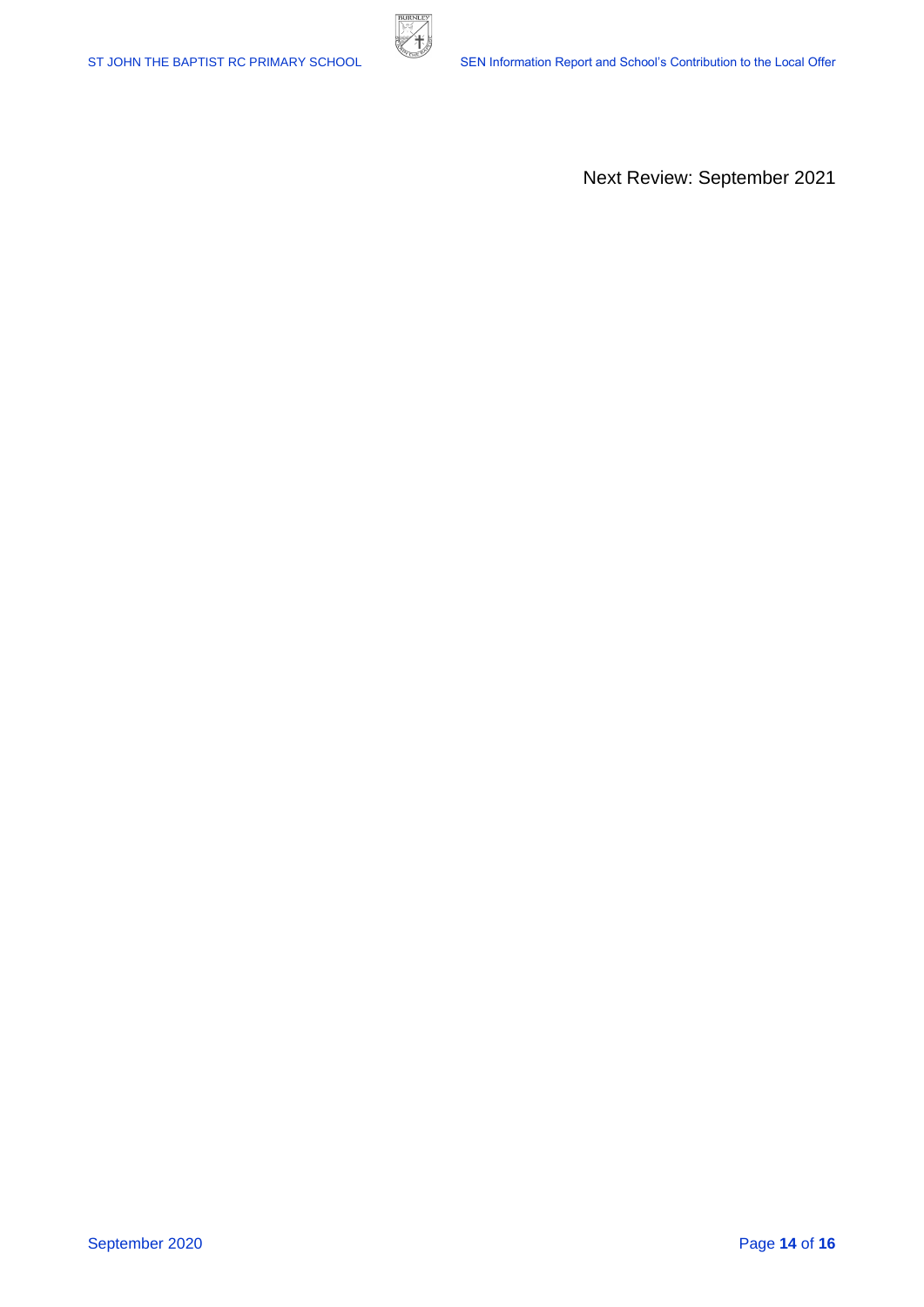

#### **Appendix 1**

### **List of personnel involved in SEND issues (from September 2018)**

**BURNLE** 军

| <b>NAME</b>     | <b>POSITION</b>                                                                |
|-----------------|--------------------------------------------------------------------------------|
| Mrs S. Price    | Headteacher                                                                    |
| Mrs C. Atkinson | <b>SENCo</b>                                                                   |
| Mr M Mulrooney  | <b>SEN Governor</b>                                                            |
| Mr M Mulrooney  | <b>Chair of Governors</b>                                                      |
| Mrs H Bibby     | <b>Assessment Co-ordinator</b>                                                 |
| Mrs S. Price    | <b>Managing Medical Needs Responsibility</b>                                   |
| Mrs S. Price    | Designated Teacher with Specific<br><b>Safeguarding Responsibility</b>         |
| Mrs H Bibby     | Managing Pupil Premium Grant / Children<br>Looked After funding Responsibility |